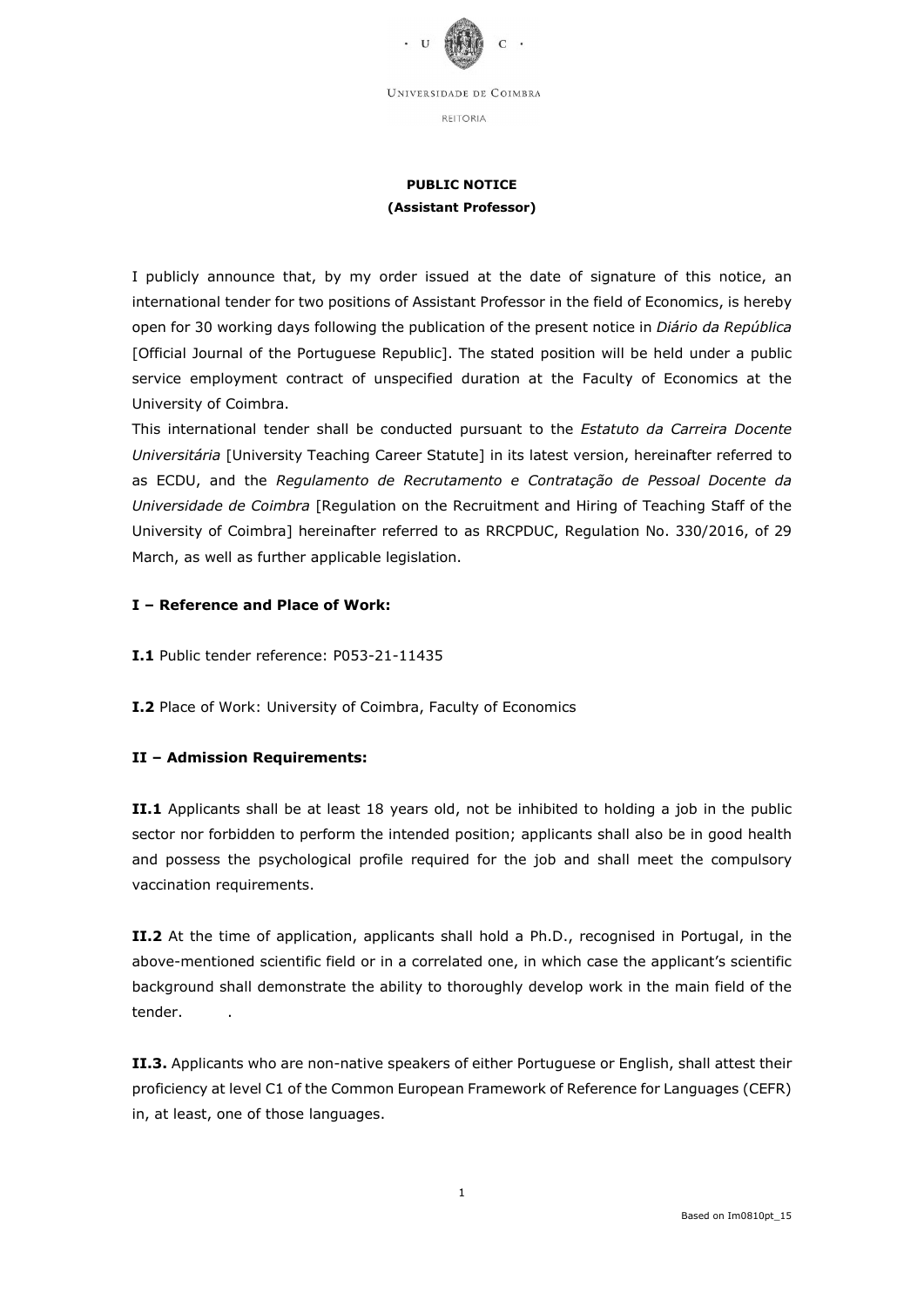

REITORIA

## III – Application:

**III.1. Submission:** candidates must access and register on the electronic platform apply.uc.pt, to submit the application, selecting the procedure to which they intend to apply. The documents included in the application are exclusively in digital portable document format (pdf), with the exception of the documents referred in III.2.4. and III.2.6., which can be delivered in other digital formats.

The application submission is carried out by completing the sections available on the Apply UC electronic platform, under "My application".

If any of the works/papers submitted contains classified information, revealing trade or industrial secrets or literary, artistic or scientific property secrets, candidates must select that option, available on the platform for each document; otherwise, those works/papers can be freely accessed by any of the other applicants when consulting the tender records.

## III.2 Mandatory documents

## III.2.1 Curriculum Vitae duly dated and signed

The Curriculum Vitae shall include a foreword with the candidate's full professional background in higher education institutions, when applicable, with reference to category, field or scientific area, identification of the higher education institution in which the candidate has exercised functions, type and length of the contract, specifying the position and type of contract held at the time of application. The foreword shall also include a summary clearly demonstrating that the candidate specialises in the scientific field for which this tender is open.

The candidate's Curriculum Vitae shall be structured in order to separately respond to the different items listed below in IV.2; Candidates shall also justifiably identify, on penalty of exclusion, 3 to 6 of their most relevant works/papers that have contributed to the development of the scientific field for which this tender is open.

III.2.2 Career development plan, concerning the research lines in the scientific field for which this tender is open and which the candidate intends to develop at the University of Coimbra. This plan shall meet the following requirements: presentation of the main issues on which the candidate intends to focus his/her future research, based on the current state-of-the-art context; short and summarised description of the research strategies the candidate intends to adopt to develop research and to solve or contribute to the solving of the above-mentioned issues; contribution to the development of the Centre for Business and Economics Research of the University of Coimbra (CeBER); explanation of reasons and motivations for the presented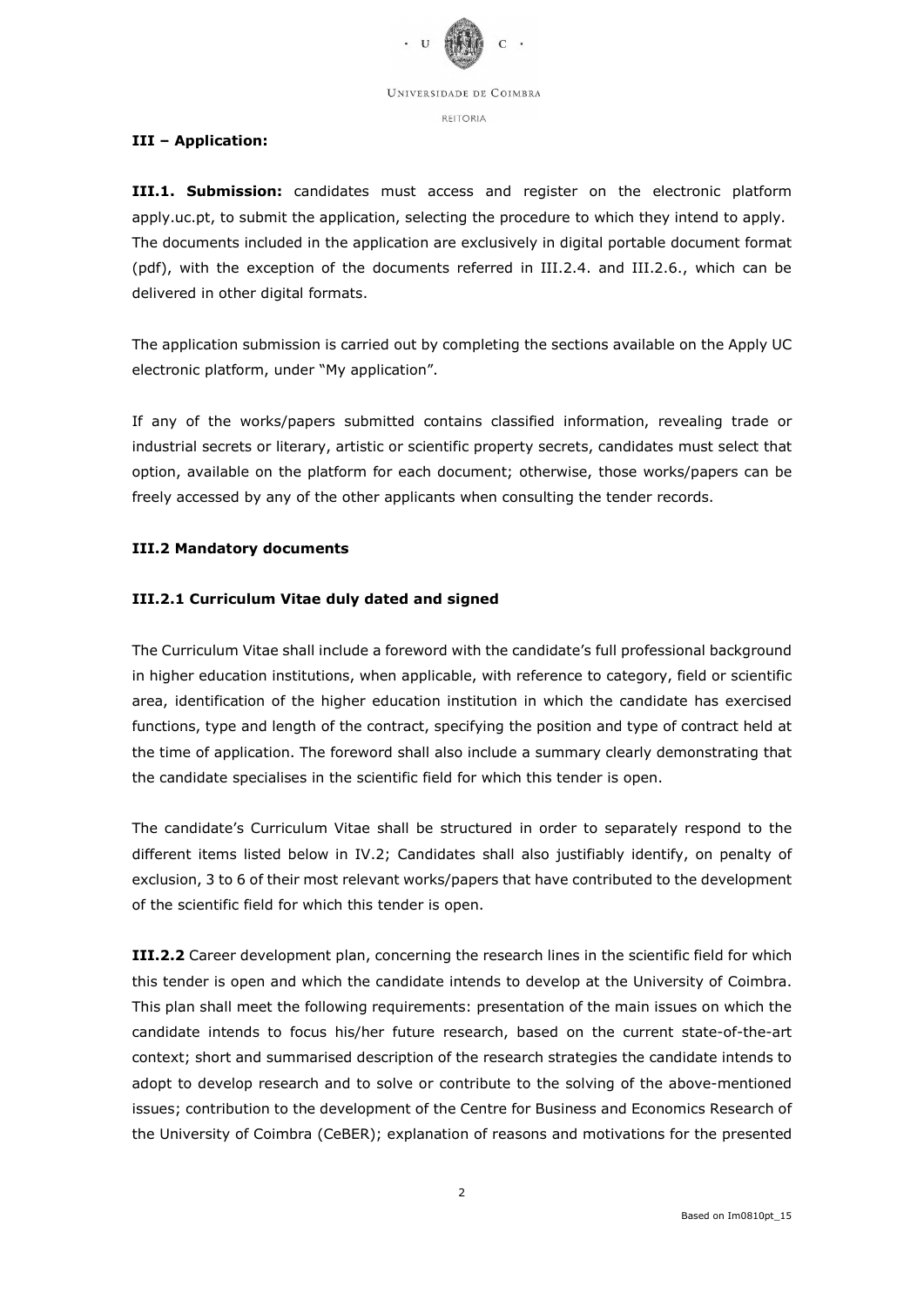

REITORIA

choices.

III.2.3 Copy of qualification certificates. Opponents of the tender who hold a doctoral degree obtained abroad, until the end of the application deadline, under penalty of exclusion, must: - Prove the respective recognition, in the terms of the Decree-Law nr. 66/2018, of August 16th,

or,

- Attach proof that they have requested it, under the terms of Decree-Law nr. 66/2018, of August 16th.

The failure to present the recognition of the degree at the time of contracting, under the terms of Decree-Law nr. 66/2018 of August 16th, is grounds for exclusion.

The candidates who hold a public service employment contract with the University of Coimbra may be exempt from the qualification certificates submission. To this end, they must select this option on the platform, stating that they are already in their individual process.

III.2.4 Separate copy (one PDF file for work/paper) of the 3 to 6 of the candidates' most relevant works/papers that have contributed to the development of the scientific field for which this tender is open.

III.2.5 Copy of all works/papers mentioned in the Curriculum Vitae.

**III.2.6** Any other information considered relevant by the candidate.

**III.3** All application documents above indicated in III.2 shall be submitted in either Portuguese or English, exception made to those mentioned in III.2.5 and III.2.6, which may be submitted in a different language. If the original documents mentioned under III.2.3 and III.2.4 are written in a language other than Portuguese or English, candidates are required to include a version in one of those languages. Exception is made to Diplomas, when written in Latin, in which case no translation is required.

III.4 Applications that do not comply with the instructions or that fail to meet the tender's formal requirements, pursuant to the applicable laws and to this Public Notice, shall not be accepted. In the same way, if the submission of required documents or papers are submitted outside the established timeframe, the application will not be accepted.

# IV – Selection methods and criteria:

IV.1. Selection Methods: CV Assessment (50%) + Public Hearing (50%) + Approval on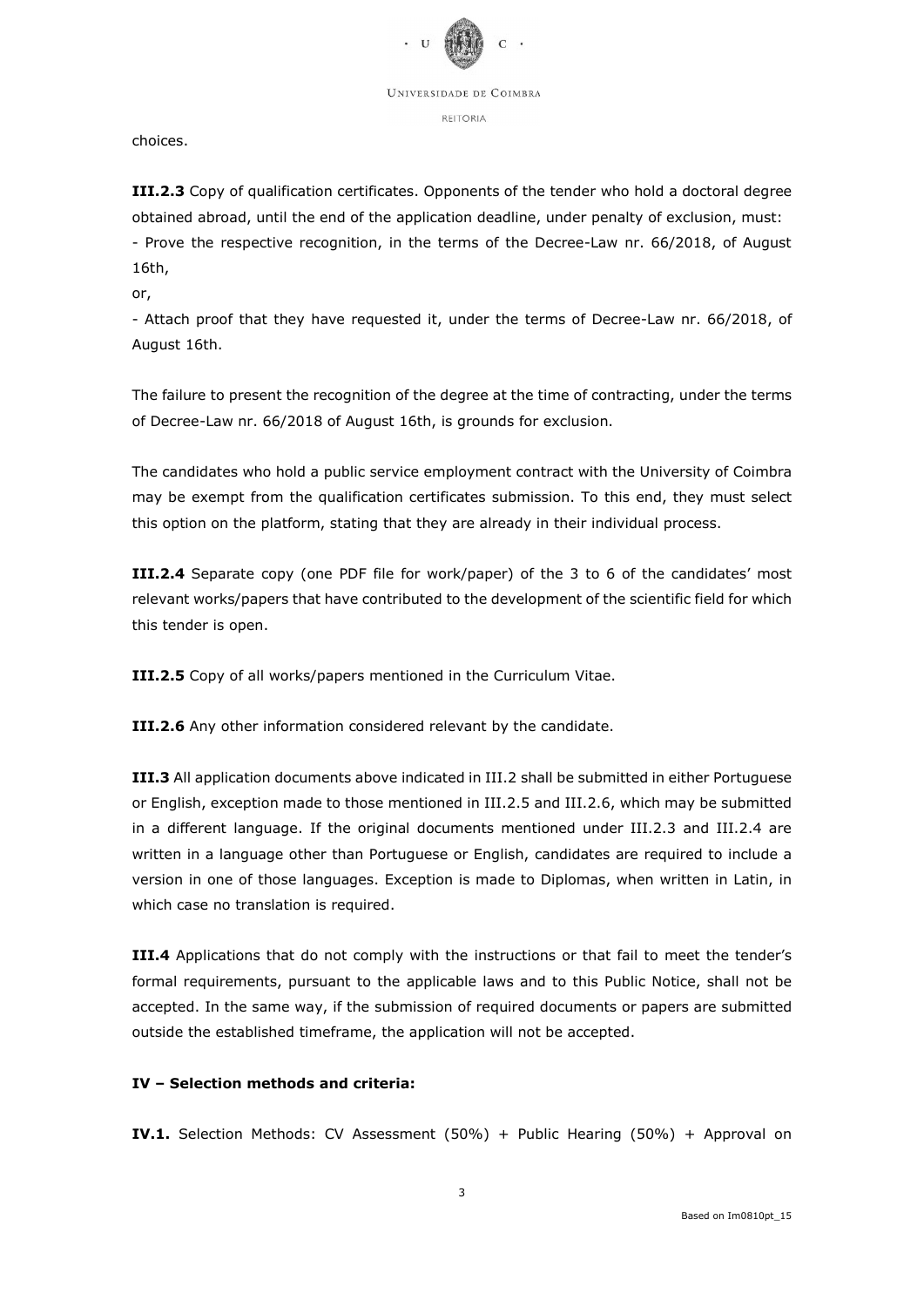

REITORIA

Absolute Merit (qualification criterion).

IV.1.1 If the Selection Committee exceptionally decides, in the first meeting, not to apply the Public Hearing, the CV Assessment shall have a weight of 100% of the score, followed by the Approval on Absolute Merit (qualification criterion).

IV.2 Selection criteria for both CV Assessment and Public Hearing are: scientific performance and pedagogical skills of the candidates, as well as other activities deemed relevant with regard to the mission of a global university, in accordance with the assessment of the parameters mentioned below.

IV.2.1 Scientific performance of the candidate in the research area(s) for which the tender is open, with a weight of 80%, based on the following parameters:

IV.2.1.1 Scientific production: the relevance of the results presented by the candidates with particular focus on the scientific work done in the last five years in the field of mechanical technology, as well as the work indicated by the candidates as their most significant contributions to the advancement of knowledge in the area for which the competition is open.

IV.2.1.2. National and international impact and recognition of scientific production: recognition by the scientific community regarding the results presented in the scientific field for which the tender is open;

IV.2.1.3 Future scientific prospects: the ability of the candidates to show that, in the future, they can have a very relevant scientific production in the University of Coimbra, namely based on the submitted career development plans;

IV.2.1.4. Coordination and participation in scientific projects: previous experience of candidates and their potential for beneficially and successfully coordinating and participating in nationally and internationally funded projects in the scientific field for which the tender is open;

IV.2.1.5 Active participation in the community within and outside the university: active participation in the community, namely through organizational and management duties in scientific activities, transfer of knowledge to society and participation in assessment tasks and, in general, all activities pursued by the candidates that demonstrate the skills to develop, with great quality, the activities of a global, extremely productive and scientifically recognised university.

IV.2.2 Pedagogical skills of the candidate, with a weight of 20%, will be assessed based on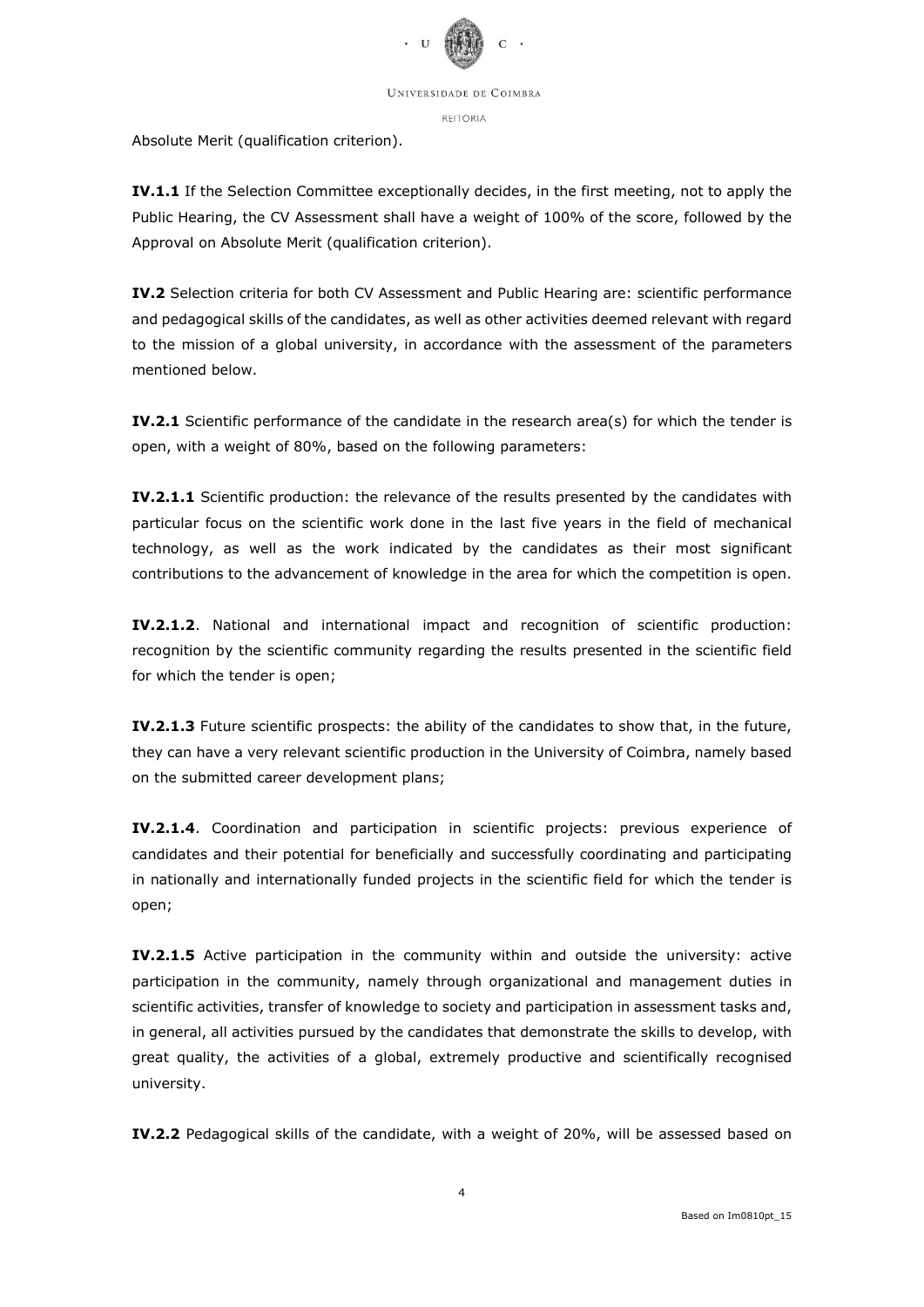

REITORIA

the following parameters:

IV.2.2.1.Teaching activity: if existing, previous teaching activity, as well as evidence of the skills to successfully carry out teaching. This will be based on the available pedagogical assessment tools, namely pedagogical surveys, the results of which candidates are required to include in their CV, and other relevant indicators, such as awards and other prizes;

IV.2.2.2. Supervision and guidance activities: activities of supervision, advising and guidance of students performed by the candidate;

IV.2.2.3. Pedagogical materials produced: the quality and the quantity of pedagogical materials produced by the candidate will be assessed, as well as the relevance and impact of pedagogical publications, awards and other prizes;

IV.2.2.4. Active participation in the community within and outside the university: active participation in the community, namely through organizational and management duties in pedagogical and knowledge transfer activities and, in general, all activities pursued by the candidate that demonstrate the skills to perform, with great quality, the activities of a global, extremely productive and pedagogically effective university.

IV.2.3. Development, by the candidate, of other activities relevant for the mission of a global university may justifiably enhance the assessment of the parameters mentioned above under IV.2.1 and IV.2.2., whenever the scope of such activities is considered to influence the performance of the candidate in relation to those parameters and the results of these activities are considered to possess the required quality to justify this enhancement.

IV.3 Each member of the Selection Committee shall assess candidates with regard to both selection methods, CV Assessment and Public Hearing, scoring each of the selection criteria (scientific performance, pedagogical skills). The global score given by each member of the Selection Committee regarding each selection method is based on the weighted average of the scores given on each selection criterion, with the weights mentioned above in IV.2.1 and IV.2.2. The final score given by each member of the Selection Committee to each candidate is based on the simple average of the global score obtained with regard to each assessment method - CV Assessment and Public Hearing.

Candidates are then subject to approval on Absolute Merit, followed by their ranking as mentioned below in section VI. If the Public Hearing does not take place, only the result of the CV Assessment method will be considered, followed by the approval on Absolute Merit and the candidates' ranking as indicated below in section VI.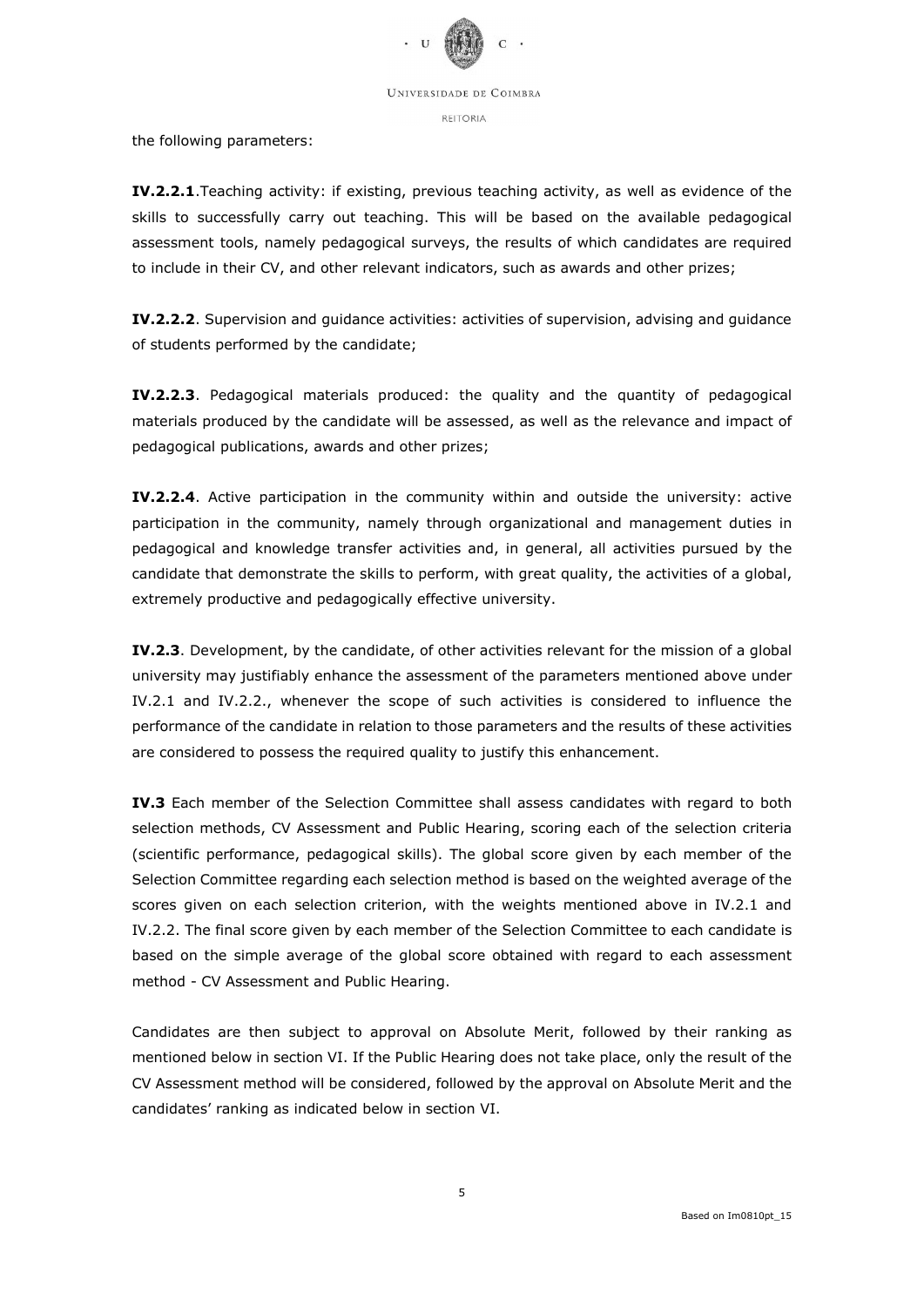

#### REITORIA

IV.4. All candidates complying with the application requirements are subject to the CV Assessment, which shall be conducted under the criteria and evaluation parameters above mentioned (IV.2). However, only the first six best-ranked candidates will be called for the Public Hearing, if it takes place.

IV.5 The candidates that can contribute to enhancing the activities of the UC at global level, pursuant to section 19 of RRCPDUC [Regulation on the Recruitment and Hiring of Teaching Staff of the University of Coimbra], are approved on Absolute Merit. This judgement is based on the selection criteria and evaluation parameters mentioned under IV.2, non-quantitatively weighted. Hired candidates that do not master Portuguese and English will be required to learn the language up to CEFR level C1, which allows them to teach in Portuguese and in English, in order to maintain their contract after the probationary period.

### V – Selection Process

### V.1. Preliminary meeting:

In the first meeting, which is always preliminary, the Selection Committee decides on the admission of applications and whether or not the Public Hearing should justifiably take place, pursuant to Section 27(2) of RRCPDUC [Regulation on the Recruitment and Hiring of Teaching Staff of the University of Coimbra]. In the event of deciding that the Public Hearing should take place, the Selection Committee shall proceed to the candidates' CV Assessment and ranking according to the following terms. In case of non-fulfilment or partial fulfilment of any of the requirements defined in III, the Selection Committee decides whether this insufficiency prevents accepting the application, or if, having no relevant impact on the evaluation process, the application may nevertheless be accepted.

V.1.1 On the CV Assessment the merit of the candidates will only be assessed based on their experience in the scientific field for which the tender is open, according to the selection criteria and evaluation parameters described in this Public Notice (IV.2). The candidates' background in other areas shall not therefore be taken into consideration by the Selection Committee. The ranking of the candidates shall be based on the methods described below in section VI, up to the number of the approved candidates according to the terms above herein IV.4. All candidates falling outside this number shall be deemed excluded.

V.1.2 Candidates both excluded and admitted to the Public Hearing shall be notified by Public Notice, under the terms mentioned below in section VII.

V.2 Assessment meeting and final ranking of the candidates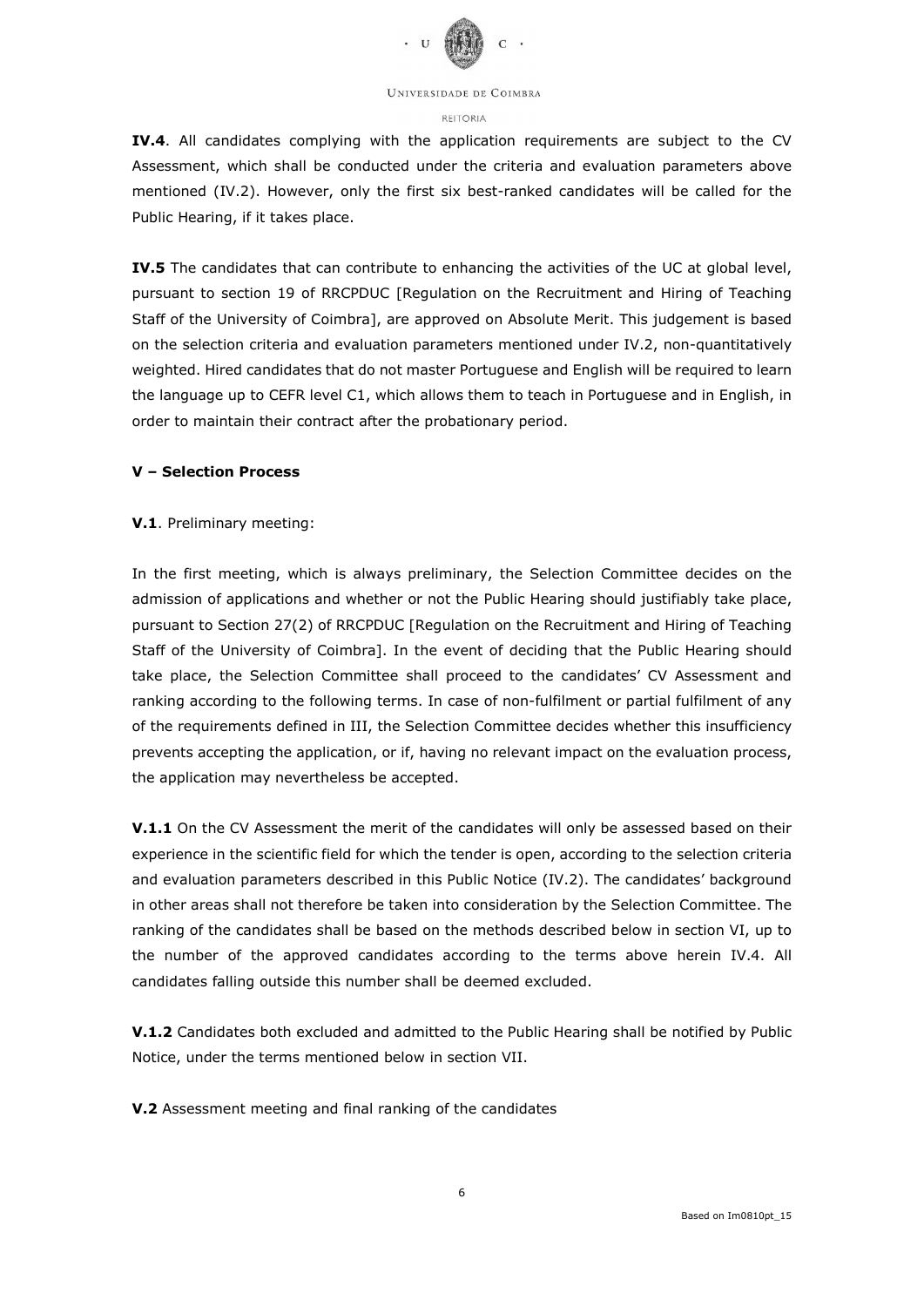

#### REITORIA

V.2.1 In the second meeting, the Selection Committee proceeds to apply the selection criteria, followed by the candidates' ranking and the drafting of the final deliberation.

If the Public Hearing is to take place, the Selection Committee shall conduct it by assessing the candidates based on the selection criteria and evaluation parameters mentioned above herein IV.2, with regard to their merit only and relevant research background in the scientific field for which the tender is open. The Public Hearing of each candidate shall have the maximum duration of one hour. However, the Chairman of the Selection Committee may decide to extend it further for a period of 30 minutes. The Public Hearing is conducted by the Chairman of the Selection Committee, without prejudice to other members of the Selection Committee also interacting with the candidate upon decision of the Chairman. This hearing shall be held in Portuguese, unless the candidate or any members of the Selection Committee are not proficient in that language. In this case, it may be conducted in English, upon decision of the Chairman. Failing to attend the Public Hearing shall result in the exclusion of the procedure. Similarly, candidates failing to attend a duly scheduled conference call shall also be deemed excluded.

If the Selection Committee decides not to hold the Public Hearing, it shall proceed to assess the candidates' CV, based on the selection criteria and evaluation parameters mentioned above herein IV.2. At this stage, the merit of the candidates will only be assessed based on their experience in the scientific field for which the tender is open, according to the selection criteria and evaluation parameters described in this public notice. The candidates' background in other areas shall not therefore be taken into consideration by the Selection Committee. The ranking of the candidates shall be based on the methods described below in section VI.

**V.2.2** In view of the final score given by each member of the Selection Committee, under the terms described in IV.3, it then proceeds to assess the absolute merit of the candidates admitted to this stage of the procedure.

V.2.3 Candidates are approved on absolute merit when the majority of the selection members present at the meeting justifiably deems them to have achieved the level defined in IV.5, each member of the Selection Committee having to respect their previous proposed rankings.

V.2.4 The Selection Committee finally ranks the candidates approved on absolute merit, based on the methodology described under VI, proceeding to the drafting of the final deliberation.

V.2.5 The position will not be filled if the Selection Committee decides that none of the candidates fulfils the requirements established in this Public Notice.

V.2.6 All the candidates shall be notified regarding the provisional deliberations of the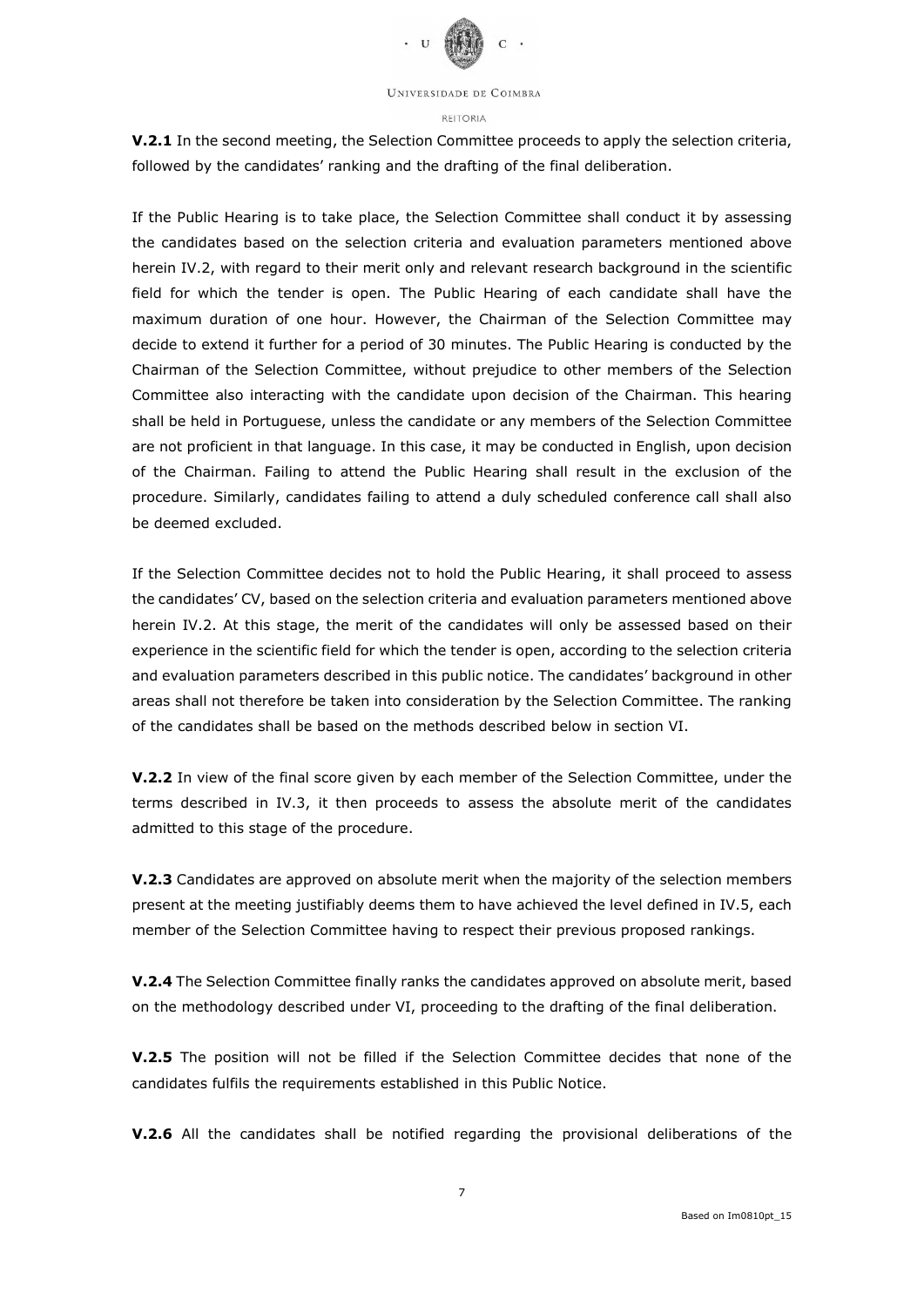

#### REITORIA

Selection Committee, containing the proposed ranking of the selected applicants as well as the list of those excluded. Candidates can, if they so wish, appeal the decision of the Committee, in due respect for their right to a fair hearing, pursuant to Section 121 of the Código do Procedimento Administrativo [CPA - Code of Administrative Proceedings]. The period to submit an appeal begins on the day of the Public Notice with the Selection Committee's deliberation is published, pursuant to Section 113(8) of the CPA.

V.3 If any of the candidates exercises their right to be heard, the Selection Committee shall hold a third meeting, in order to analyze the request, and the candidates will be notified of its deliberations, under the terms of section VII herein.

V.3.1 If the Selection Committee finds such allegations well founded, it shall proceed according to its deliberations, thereby notifying the candidates under the terms of VII.3 herein.

V.3.2 If the Selection Committee finds such allegations unfounded, following the candidates' notification under the terms of V.II.3 herein, the procedure shall then be submitted to the Rector's approval.

V.4. All candidates will be notified regarding the approval decision under the terms of section VII herein. The administrative records of the tender may be consulted by the candidates, upon previous appointment, requested by e-mail sent to the Human Resources Management Service's e-mail address: sgrh@uc.pt.

### VI – Ranking and voting methods:

VI.1. After the debate on the candidates towards establishing a final deliberation about the ranking, each member of the Selection Committee will present a written document, which will be attached to the meeting minutes with their individual ranking proposal, based on the selection criteria and evaluation parameters stated in this Public Notice. Throughout the various vote rounds, each member of the Selection Committee must respect their proposed rankings.

VI.2 The first vote round is intended to select the candidate to be ranked in the first place. If a candidate obtains more than half of the votes, they shall be placed in the first position. If this is not the case, candidates with no votes shall be eliminated, as well as the candidate with the least votes, provided the latter obtained at least one vote. In the event of more than one candidate being placed in the last position with only one vote, there shall be a vote to decide whom to eliminate. In this vote round, committee members shall vote on the candidate who had the lowest score according to their individual ranking, and the candidate who obtains the most votes shall be eliminated. If a tie persists between two or more candidates, the Selection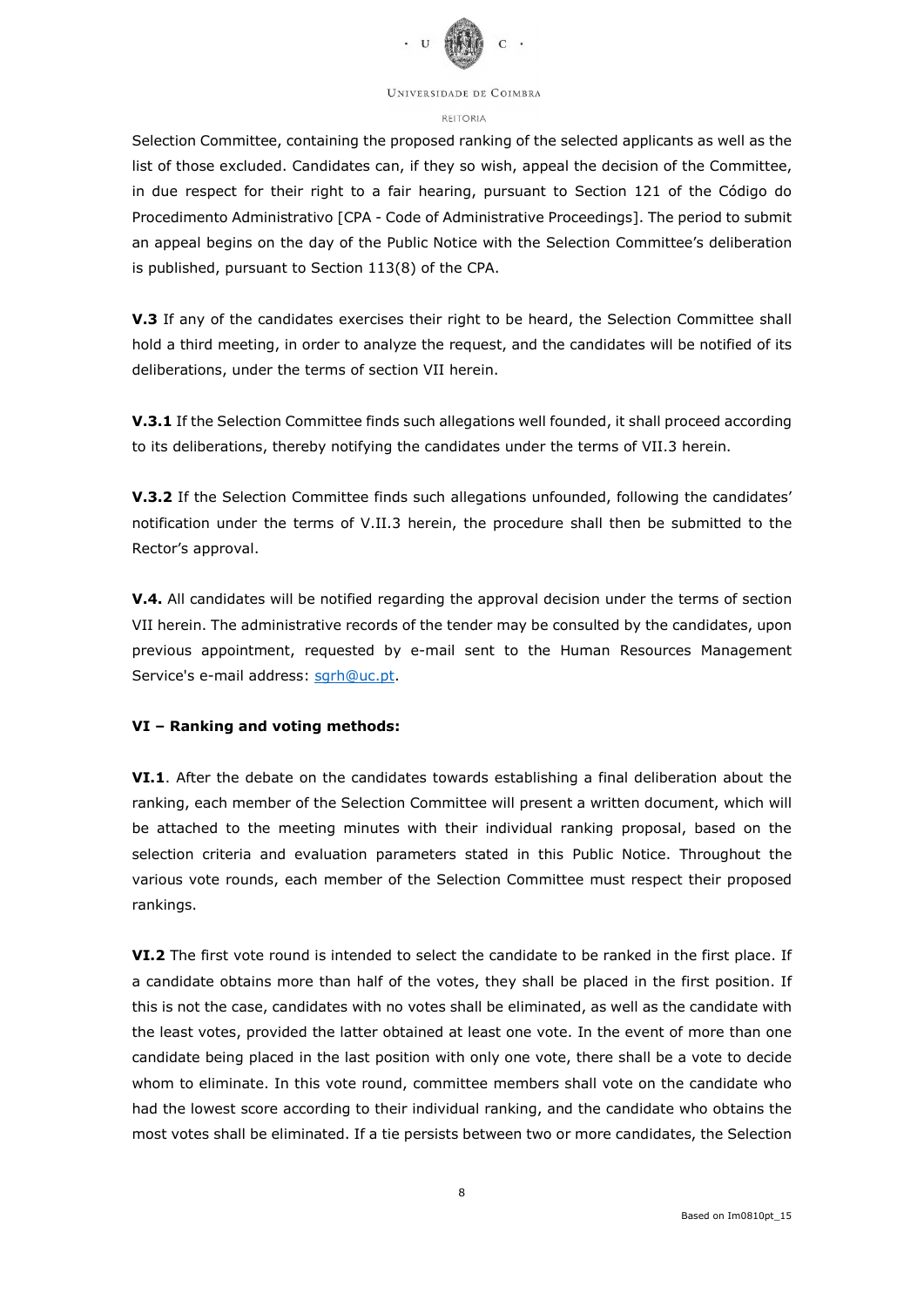

#### REITORIA

Committee Chair shall decide which candidate should be eliminated. After this process, the Selection Committee shall vote on the ranking of the remaining candidates. This process is repeated until one of the candidates obtains more than half of the votes for the first place.

VI.3 The candidate placed in the first position shall then be excluded from the next vote round, which shall decide the second place. This process shall be consecutively repeated until all approved candidates are ranked.

VI.4 During the voting of the Selection Committee abstentions are not allowed.

## VII - Timetable and notification of candidates

VII.1 The tender's timetable will be available on the electronic platform Apply UC until the end of the application period. The candidates are notified by public notice of the following acts: List of approved and excluded candidates; In the event of a Public Hearing, the date, time, place and names of the candidates subject to this selection method, as well as the names of the candidates allowed to be heard by teleconference; the final deliberation draft; deliberations with regard to eventual allegations by candidates; the tender's final result upon approval. In the event of a Public Hearing, it will be held on 25/04/2022.

VII.2 If any of the terms established in the timetable of the procedure cannot be met, an updated timetable will be published on that same date and place, on the University of Coimbra website, in order to replace the previous one. In the event that the date for the abovementioned Public Hearing cannot be complied with, the new date will be announced in the public notice confirming that it is to be held and containing the list of approved and excluded candidates.

VII.3 Notifications by public notice under the terms of VII.1 herein shall be published on the electronic platform Apply UC pursuant to Section 112(1)(d) and Section 63 of RRCPDUC, being effective under the terms of section 113 of the CPA.

VII.4 The entire tender records may be consulted by candidates, upon previous appointment, requested by e-mail sent to the Human Resources Management Service's e-mail address: sgrh@uc.pt.

## VIII – Selection Committee:

Chair:

Prof. Doctor Álvaro Francisco Rodrigues Garrido, Full Professor and Director of the Faculty of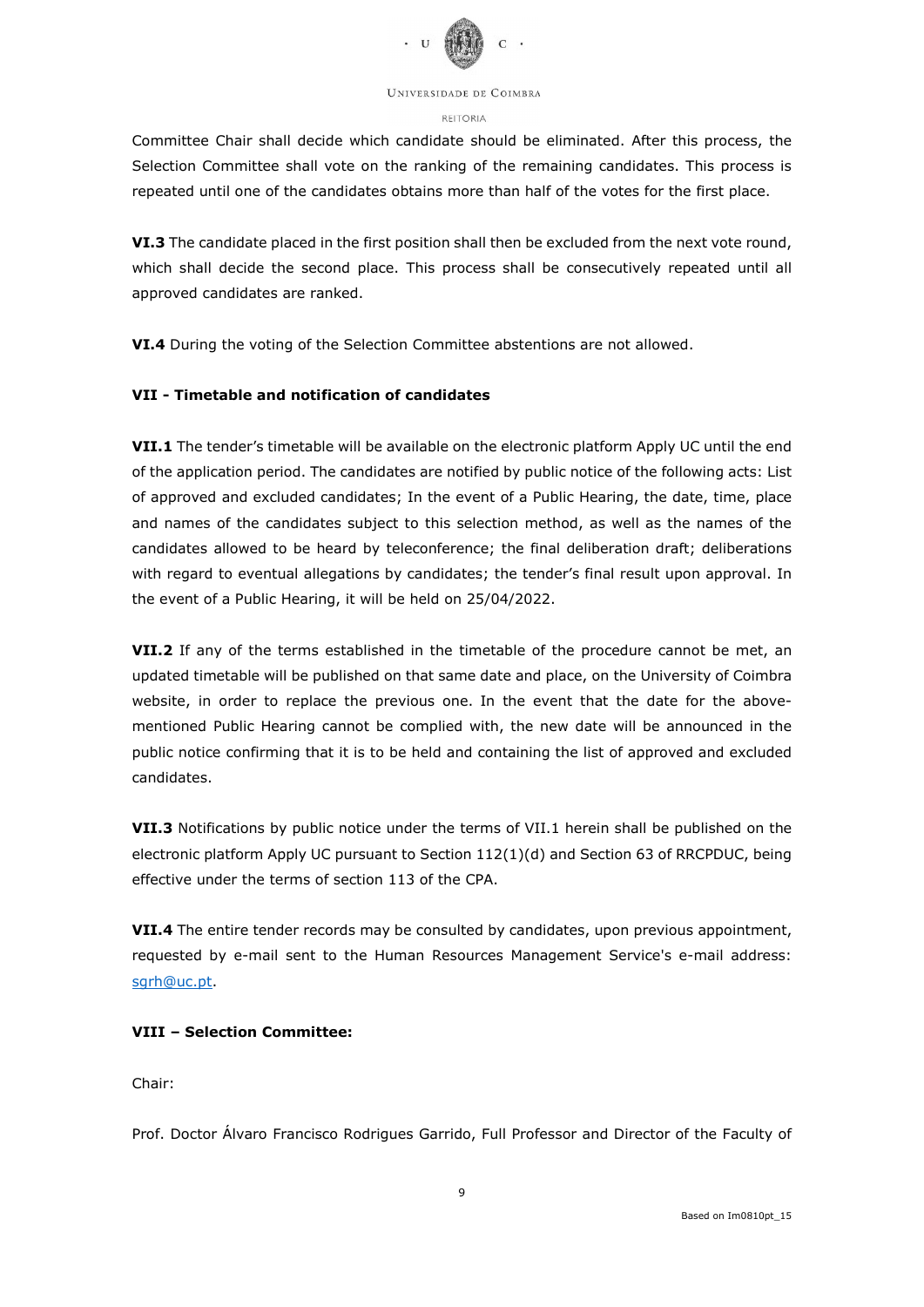

REITORIA

### Economics, University of Coimbra

Committee members:

Prof. Doctor Linda Rosa Fonseca Gonçalves Veiga, Full Professor at the School of Economics and Management, University of Minho

Prof. Doctor Óscar João Atanázio Afonso, Full Professor at the Faculty of Economics, University of Porto

Prof. Doctor Maria Antonieta Ejarque da Cunha e Sá, Full Professor at the Nova School of Business and Economics – Faculty of Economics, Universidade Nova de Lisboa

Prof. Doctor Esmeralda de Jesus Ratinho Lopes Arranhado Ramalho, Associate Professor at ISEG – Higher Institute of Economics and Management, University of Lisbon

Prof. Doctor Paulino Maria de Freitas Teixeira, Full Professor at the Faculty of Economics, University of Coimbra

Prof. Doctor Tiago Miguel Guterres Neves Sequeira, Full Professor at the Faculty of Economics, University of Coimbra

In the event of absences or impediments of the Chair he/she shall be replaced by the Vice Rector, Luís José Proença de Figueiredo Neves, Full Professor at the University of Coimbra, whom shall be replaced, likewise, by the Committee member Paulino Maria de Freitas Teixeira, Full Professor at the Faculty of Economics of the University of Coimbra.

This Public Notice will be published in Portuguese in Diário da República, 2nd Series, and on the website Bolsa de Emprego Público (Governmental Public Employment Portal), as well as in both Portuguese and English at Apply UC (apply.uc.pt) and on the EURAXESS Portugal Portal, at http://ec.europa.eu/euraxess/ .

Pursuant to subparagraph h) of Article 9 of the Portuguese Constitution, the Public Administration, as employer, actively promotes a policy of equal opportunities between men and women in access to employment and professional development, and takes action to prevent each and every kind of discrimination.

To the current international tender shall apply PhD researchers who perform or have performed functions in the University of Coimbra in the scientific area of this tender and are covered by the transitional regime provided in Decree-Law n.º 57/2016, of 29th august, in its latest version, as well as further applicable legislation.